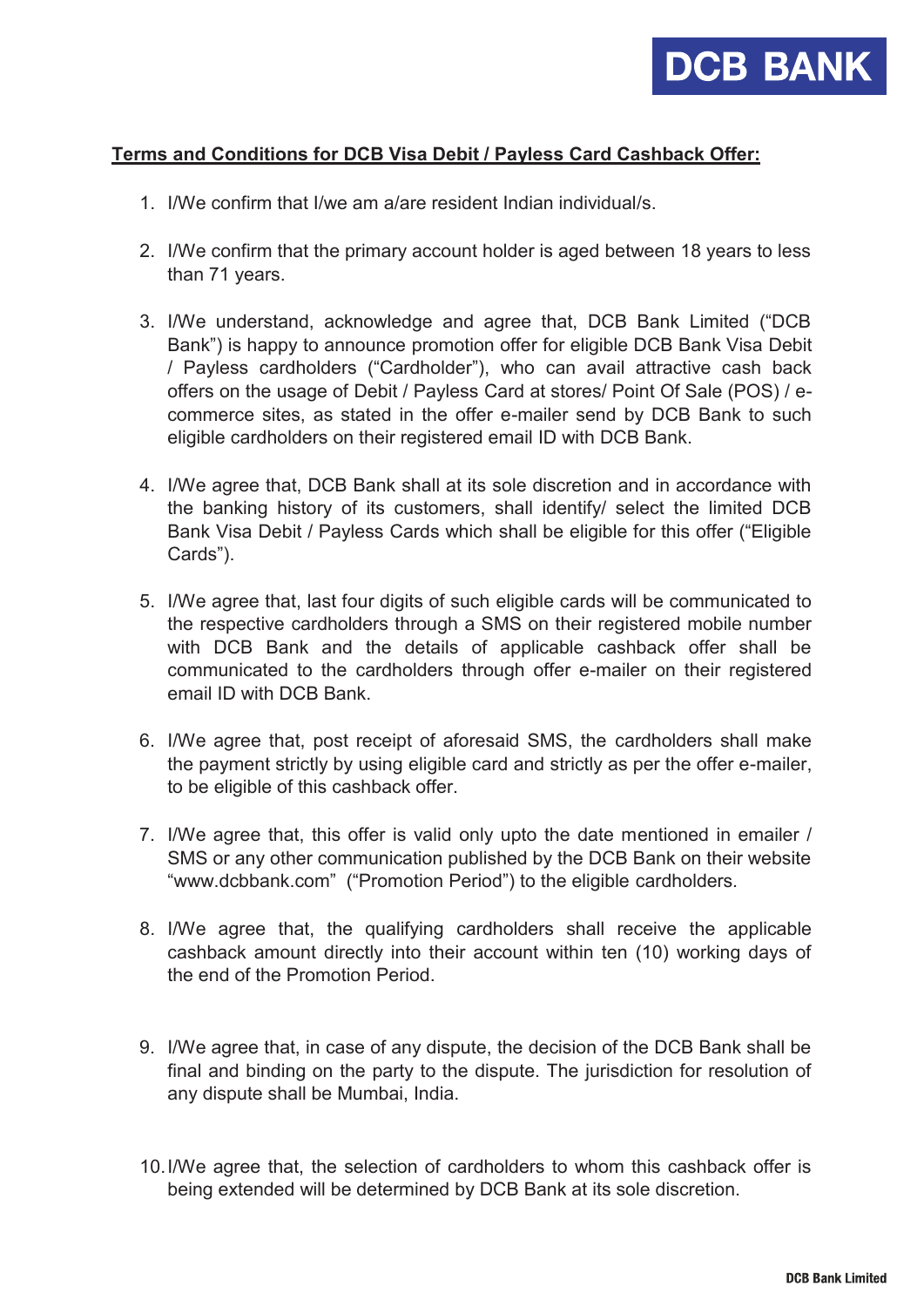

- 11.I/We understand, acknowledge and agree that, DCB Bank shall approach the eligible cardholders with this offer through an e-mail and/or SMS, directly.
- 12.I/We agree that, DCB Bank will not have any obligation to abide by any claims made by any cardholder pertaining to this offer in the event that cardholder has availed this offer basis any forwarded e-mail or SMS by other eligible cardholder/s to whom DCB Bank has selected for this offer during the promotional period.
- 13.I/We hereby accept and agree that, this offer is non-transferable and is valid only for eligible cards during the promotion period.
- 14.I/We hereby accept and agree that, this offer cannot be clubbed with any other offer.
- 15.I/We agree that, unless otherwise specified, standard terms and conditions of DCB Bank will be applicable.
- 16.I/We agree that, cash back can be availed only once during the offer period. No multiple cash back will be given in one card.
- 17.I/We agree and accept that, DCB Bank does not warrant, represent and/or guarantee the quality of goods/ services availed by the cardholder under this offer.
- 18.I/We understand, acknowledge and agree that, I/We have read and understood the general terms and conditions as available on the Bank's website www.dcbbank.com
- 19.I/We hereby accept and agree to be bound by the terms and conditions including those excluding/ limiting the DCB Bank's liability.
- 20.I/We hereby authorize DCB Bank to Debit my/ our account for services charges as applicable from time to time.
- 21.I/We hereby agree that, the offers shall not constitute or be deemed to constitute an advice, invitation or solicitation to purchase any products/ services of any third party and is not intended to create any rights and obligations.